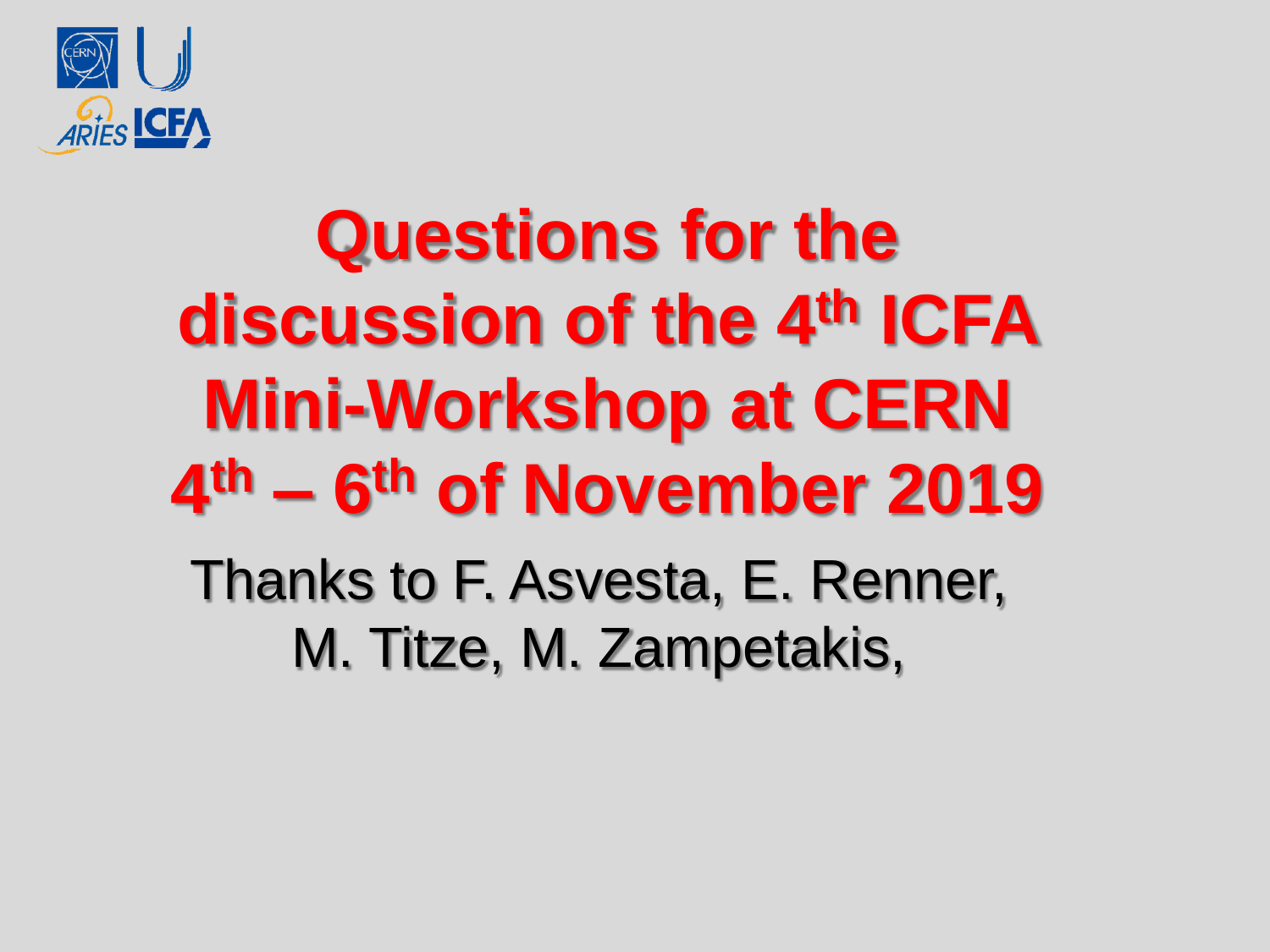



#### • **SC Issues at LINACs**

- **Critical Issue: Space Charge Neutralization and Rise Time: phenomenon noticeable at low energy, the time for the build-up of the neutralization is measured on the beam pulse. Effect of fast switching elements on the neutralization.**
- **Less critical but discussion starter: Beam Matching: at 45 KeV and 3 MeV, change of transverse phase advance to accommodate diagnostics, effects on emittance and beam losses.**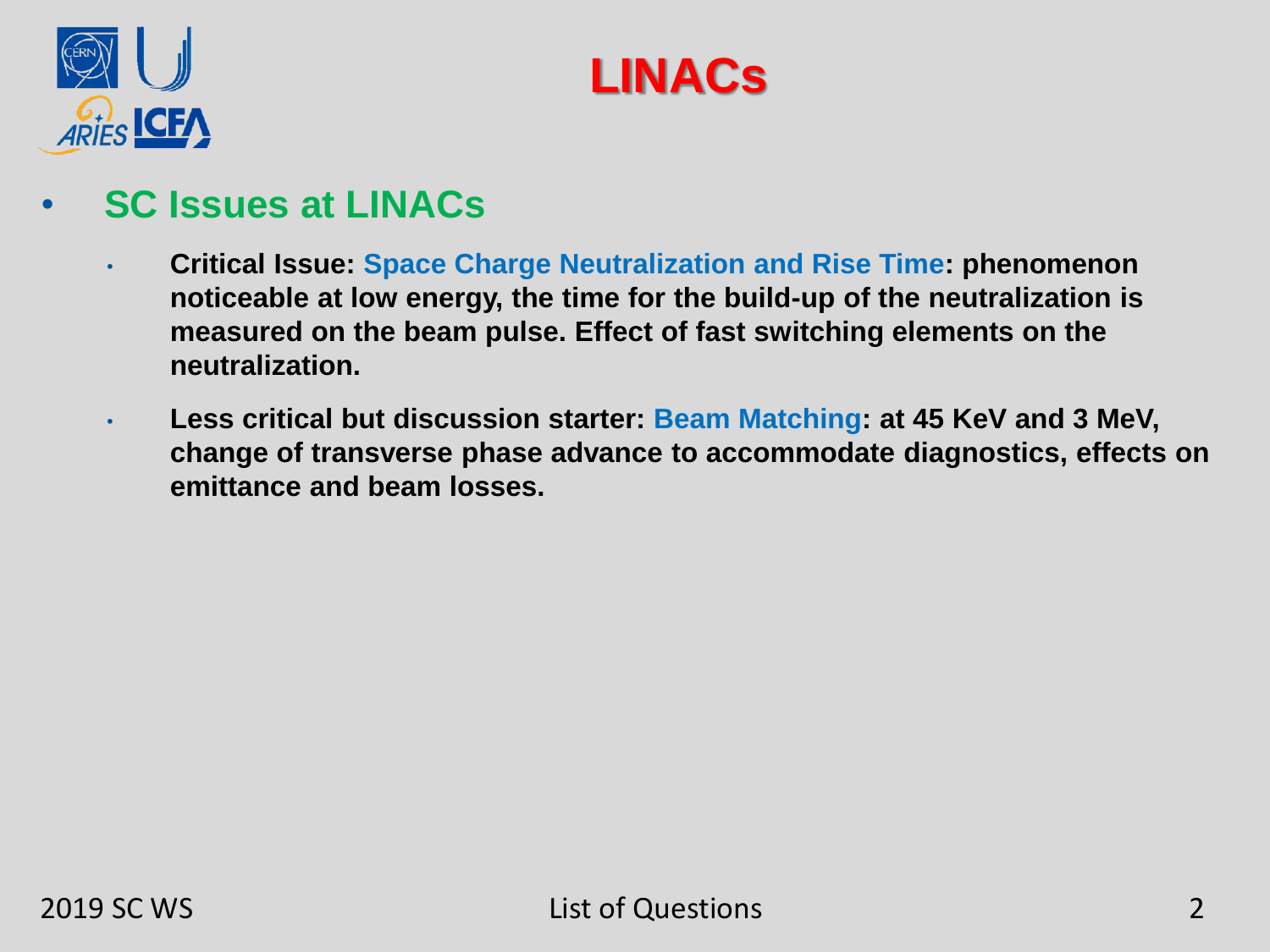



- **Noise Issues with SC Codes**
	- **PIC codes are suffering intrinsically from Grid Noise. How bad is that really?**
	- **In the Frozen, but Adaptive mode, Noise has also been seen caused by the renormalization of the Beam Sigmas. Remedies other than more macro particles?**
- **Symplectic PIC Solvers – Progress and Outlook**
	- **Will this solve the Noise Issue or only part of it?**
	- **What is the progress presently?**
	- **What is the penalty in terms of speed?**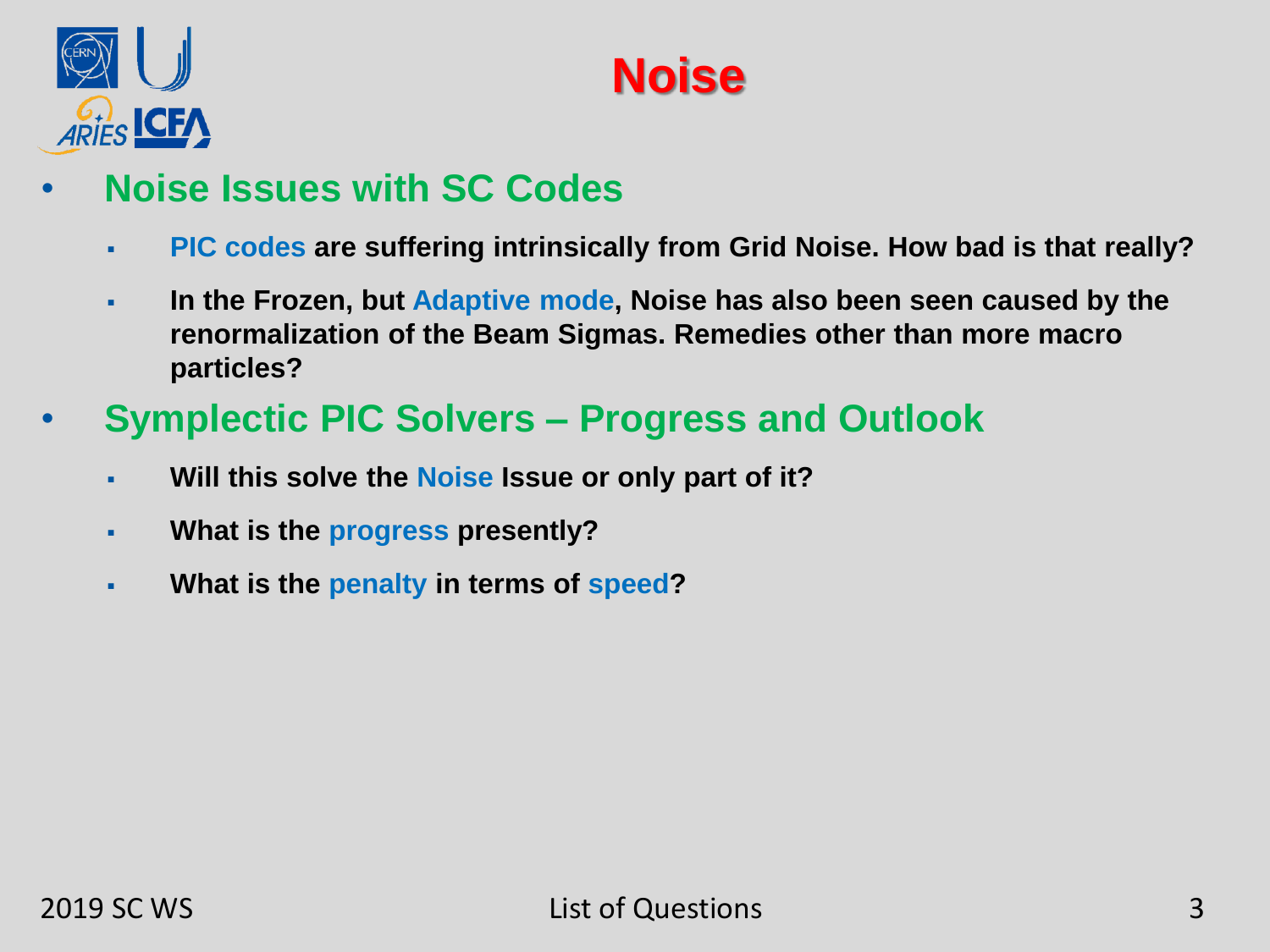



- Problems **Symplectic Space Charge solves**: **Grid heating**  existence of a conserved pseudo-Hamiltonian means no spurious energy growth
- Problems **Symplectic PIC does not solve**: **Particle noise\***  still need many macro particles
- Challenges**: Poor scaling** with number of modes, ∼ Nmodes × Nmacro, **parallel performance** tied to AllReduce(), **Force Interpolation** scales with number of modes
- **Gridded Poisson solvers** suffer none of these, but do have the same challenges as a conventional Poisson solver

From **Ji's talk** 

- Symplectic integration in long-term space-charge simulation can be achieved by using **gridless** or PIC symplectic space-charge integrator.
- Self-consistent space-charge effects can be included and extracted in **Taylor map by** integrating a DA particle the multi-particle tracking code.
- From the **discussion**: Symplectification of this map could be used for tracking and used as the "frozen" adaptive integrator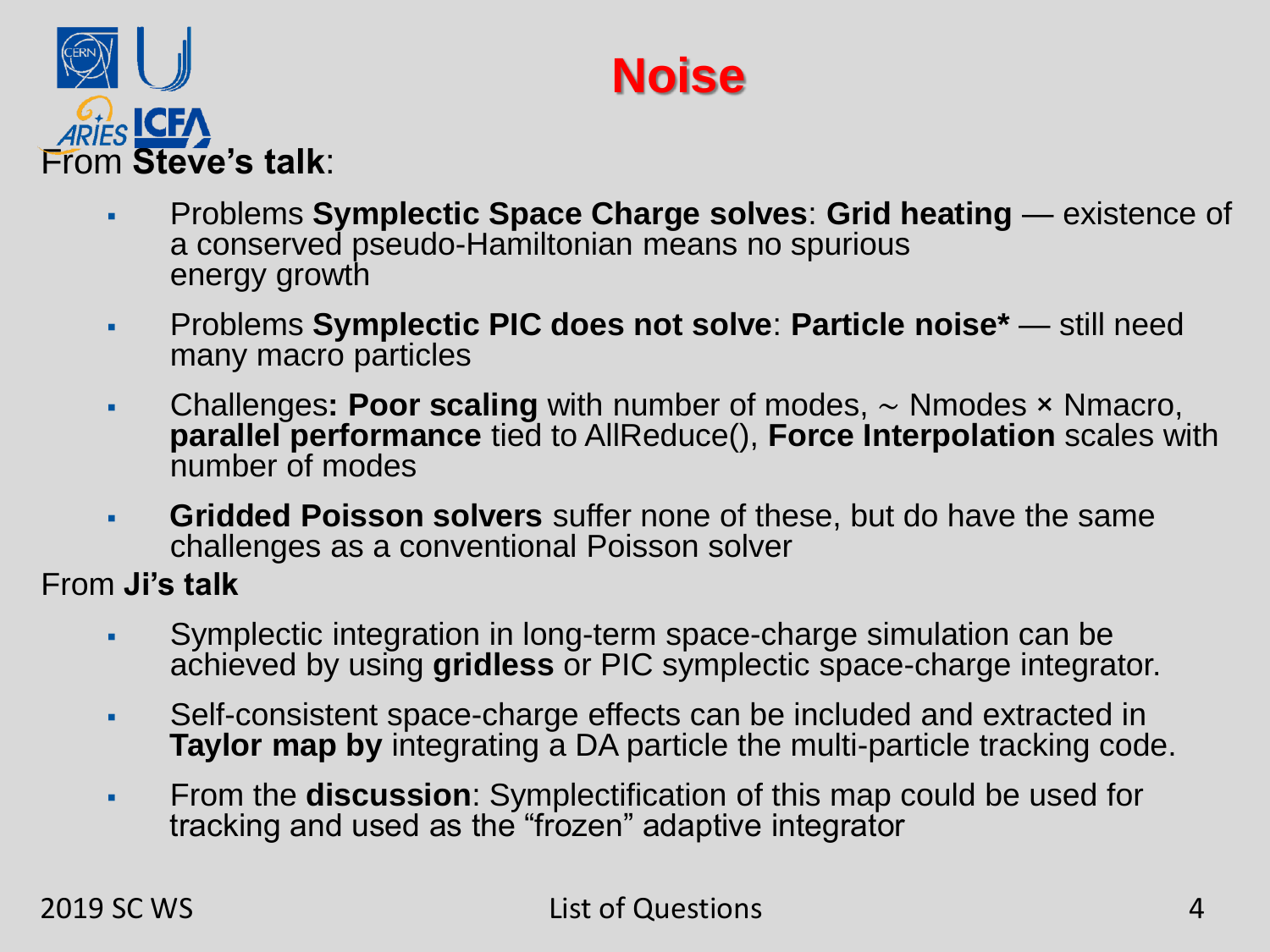



#### From **Frank's talk**:

- The **3D symplectic SC kick** and the **SigmaMatrix** have been successfully installed into a special MAD-X version.
- Fully **self-consistent adaption** of the effective Beam Sigmas, ("Free" mode), leads to unacceptable high transverse **emittance blow-up** due to **noise** from limited number of macro particles. **"Periodic" mode** reduces noise this
- Attack the **noise problem** as one of the serious limiting issue in all modes.
- Allow for **distributions different** from **Gaussian**.
- Include the 3D symplectic SC kick into **PTC** and **NormalForm**.
- From the **discussion**: Validity of **"Periodic" mode:** Yuri said that if the distribution is matched (non-linearly!) it should be quasi-stationary and can take into account slow emittance growth

#### From **Adrian's talk**:

- GPU-accelerated beam dynamics suite based on SixTrackLib and PyHEADTAIL allows > 400× speed-up for single-particle physics, non-linear single-particle and SC physics benchmarked
- Allows beam loss: resonance diagrams for SIS100 + magnet errors +SC (SIS100 see **Vera's** talk)

2019 SC WS List of Questions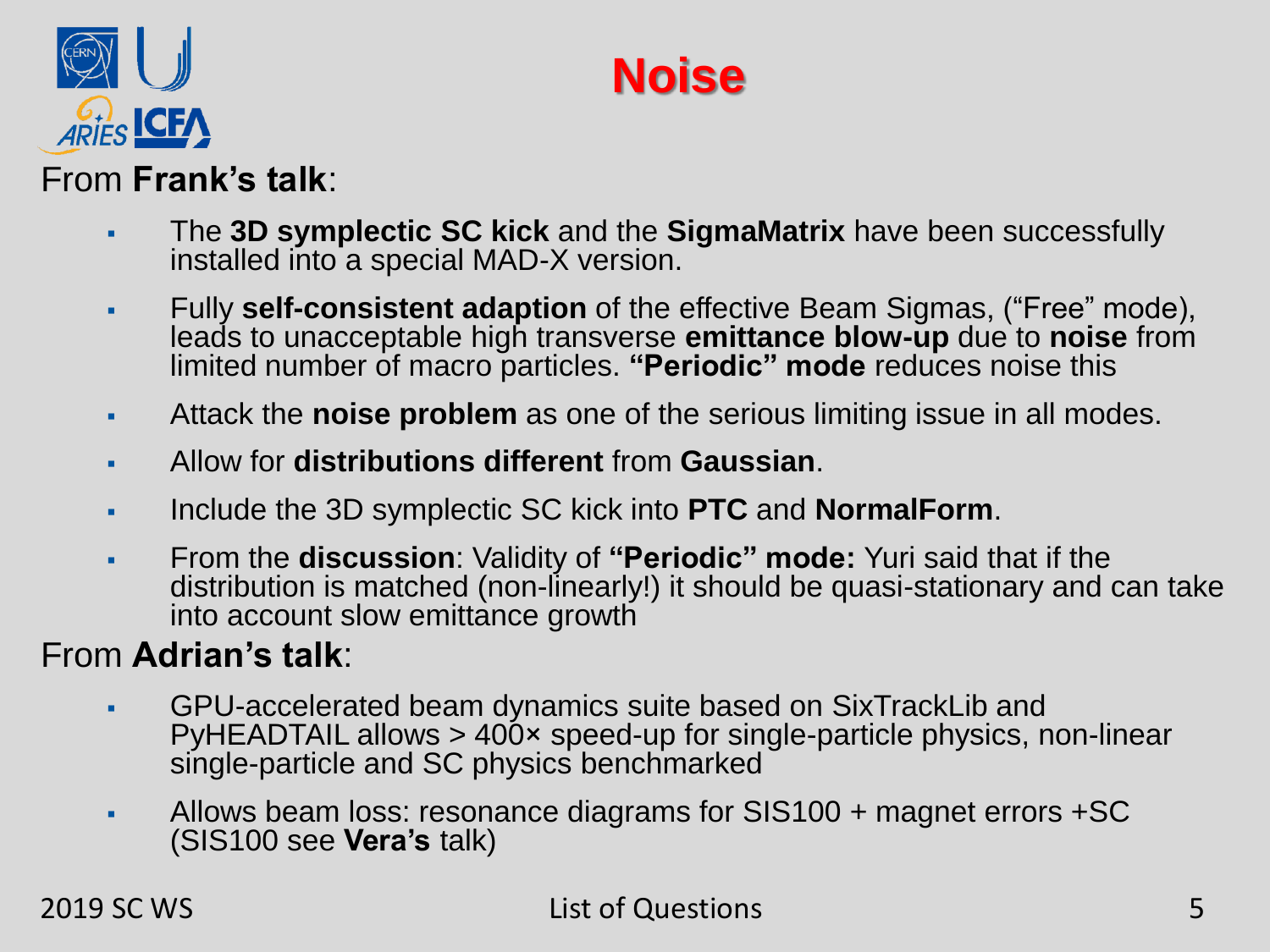

- **SC Compensation**
	- **Recent developments, feasibility**
		- − From **Eric's** talk:
			- **Demonstrated** for the first time in detailed simulations that placement of a **sufficient number of electron lenses** can **compensate** space charge effects.
			- Plans for e-lens **experiments** at **IOTA**
			- From the discussion: Issue with **beta-beating** with limited number of lenses
- **Limits of resonance compensation with space charge**
	- **Limited by tune spread itself?**
	- **Experimental experience?**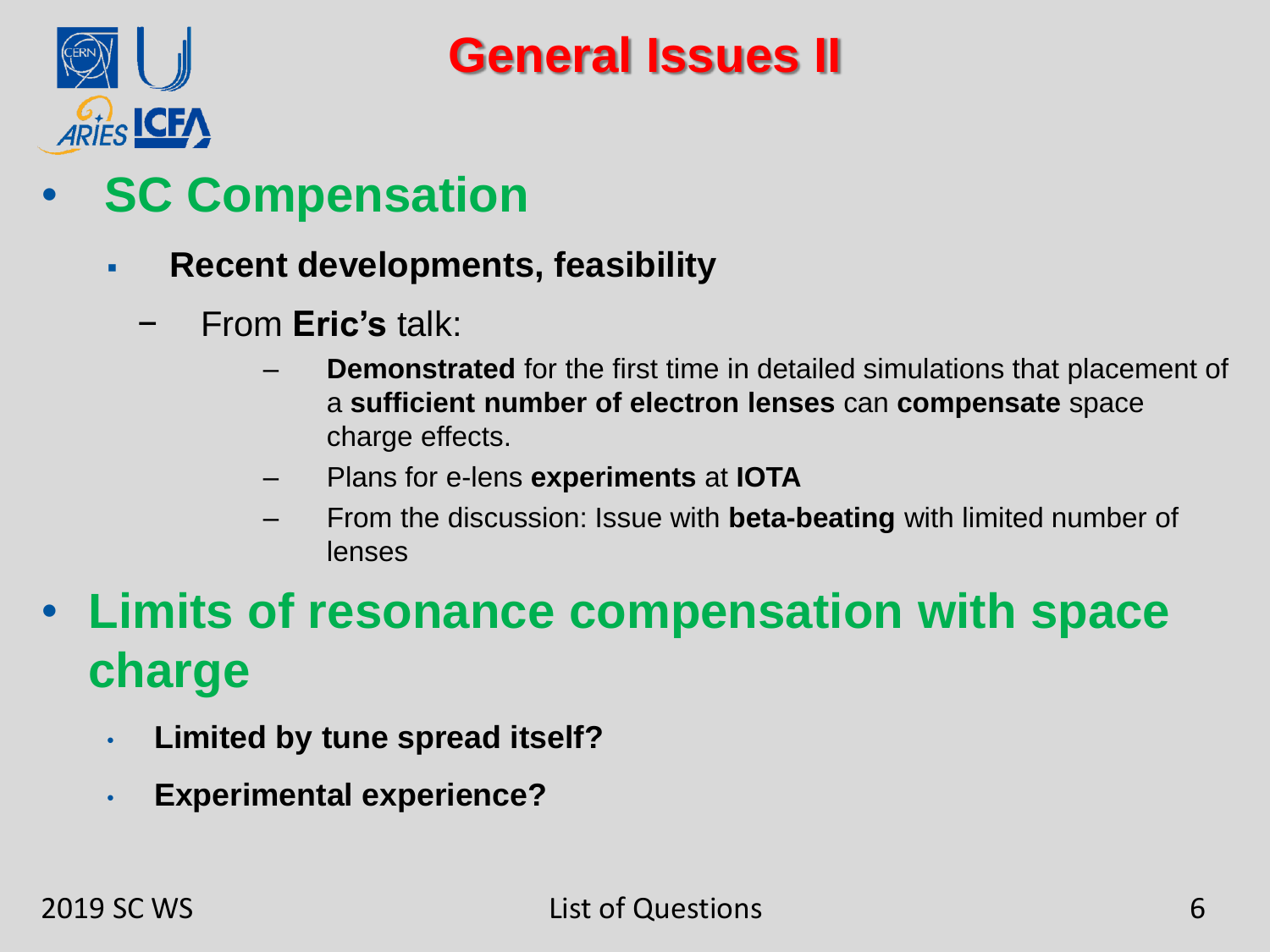

# • **Interplay of space charge with other Effects**

### **E.G. IBS, electron cooling**

- − From **Angela's talk:**
	- **MAD-X** module **extended** (for low-energy ions, coasting beam) and **debugged**
		- » **Comment**: What is the correct Log factor to put into the IBS theories?
	- **IBS** has a **strong effect** on **emittance growth** in **LEIR**
	- Analytical **IBS calculations reproduce measured horizontal** but **not vertical emittance growth.**
	- **Ongoing** investigations on the instrumental **effects** of the **IPMs**
- − From **Michalis' talk**:
	- Understand the **Kinetic theory** to implement it into an efficient tracking code.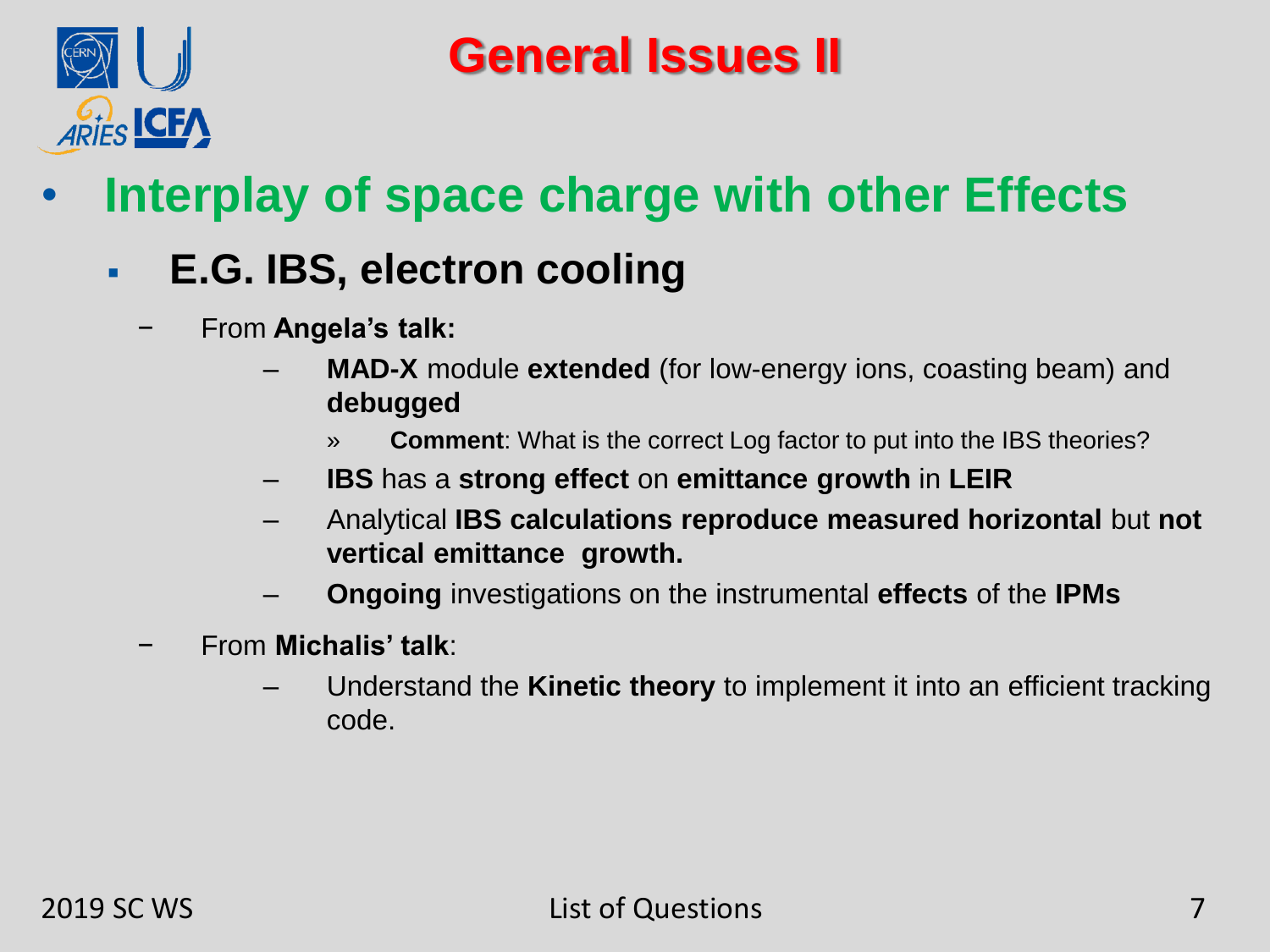

- **Beam loss in simulations**
- **Space charge or multipole error driven resonances**

**How to distinguish experimentally?**

• **Importance of non-linear model**

**Remnant fields?**

- From **Foteini's talk:**
	- Simulations including space charge **qualitatively agree** with the measurements,
	- To get better agreement it seems that we are **missing non-linear components** in the lattice
	- From **discussion**: Remnant field of octupoles corrected, contribution? Fringe-fields? 3D PS magnet modelling (talk of **Alex**)
- From **Elisabeth's talk:**
	- Space charge simulation for post-LS2 operational scenarios ongoing **using py-Orbit. (**ISOLDE beams, chromaticity correction, transverse painting optimization, working point scans, different cycles,…)
	- From **discussion**: Confident about comparative performance of simulations, but need to benchmark with measurements with LIU beams after commissioning.
- From **Jeff's talk:**
	- Space-charge emittance growth traced to 2Qy resonance, need to improve modeling of Booster optics (signature of other resonances on losses) and correction of the half-integer resonance

#### 2019 SC WS List of Questions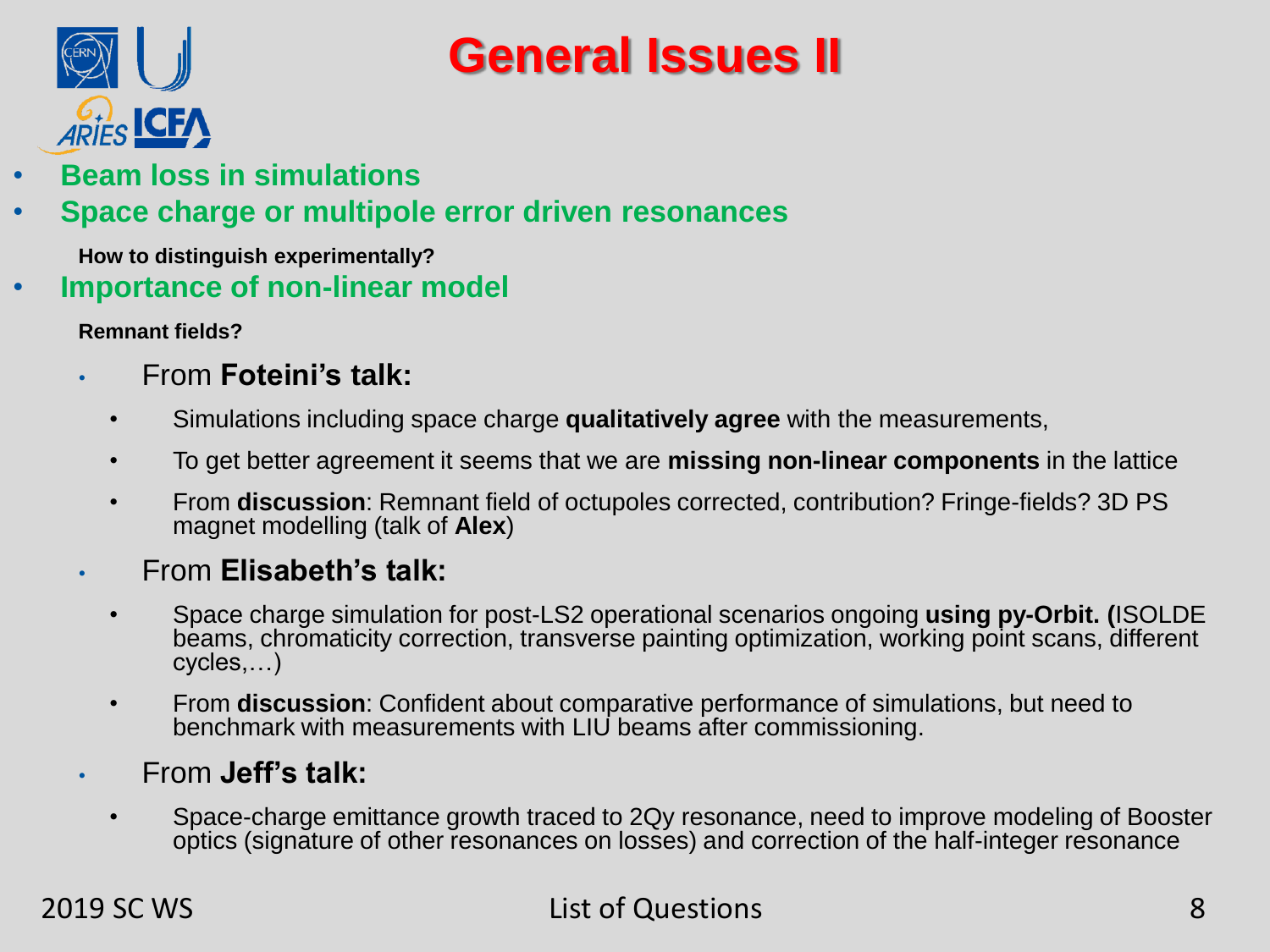

- **Beam loss in simulations**
- **Space charge or multipole error driven resonances**

**How to distinguish experimentally?**

• **Importance of non-linear model**

**Remnant fields?**

- From **Jeff's talk:**
	- Space-charge emittance growth traced to 2Qy resonance, need to improve modeling of Booster optics (signature of other resonances on losses) and correction of the half-integer resonance
- From **Vera's talk:**
	- Tracking with space charge and a SIS100 model including magnet errors and misalignments (+ quadrupoles in the future), for WP optimization studies
	- **From the discussion: sorting** or rely only in **compensation**.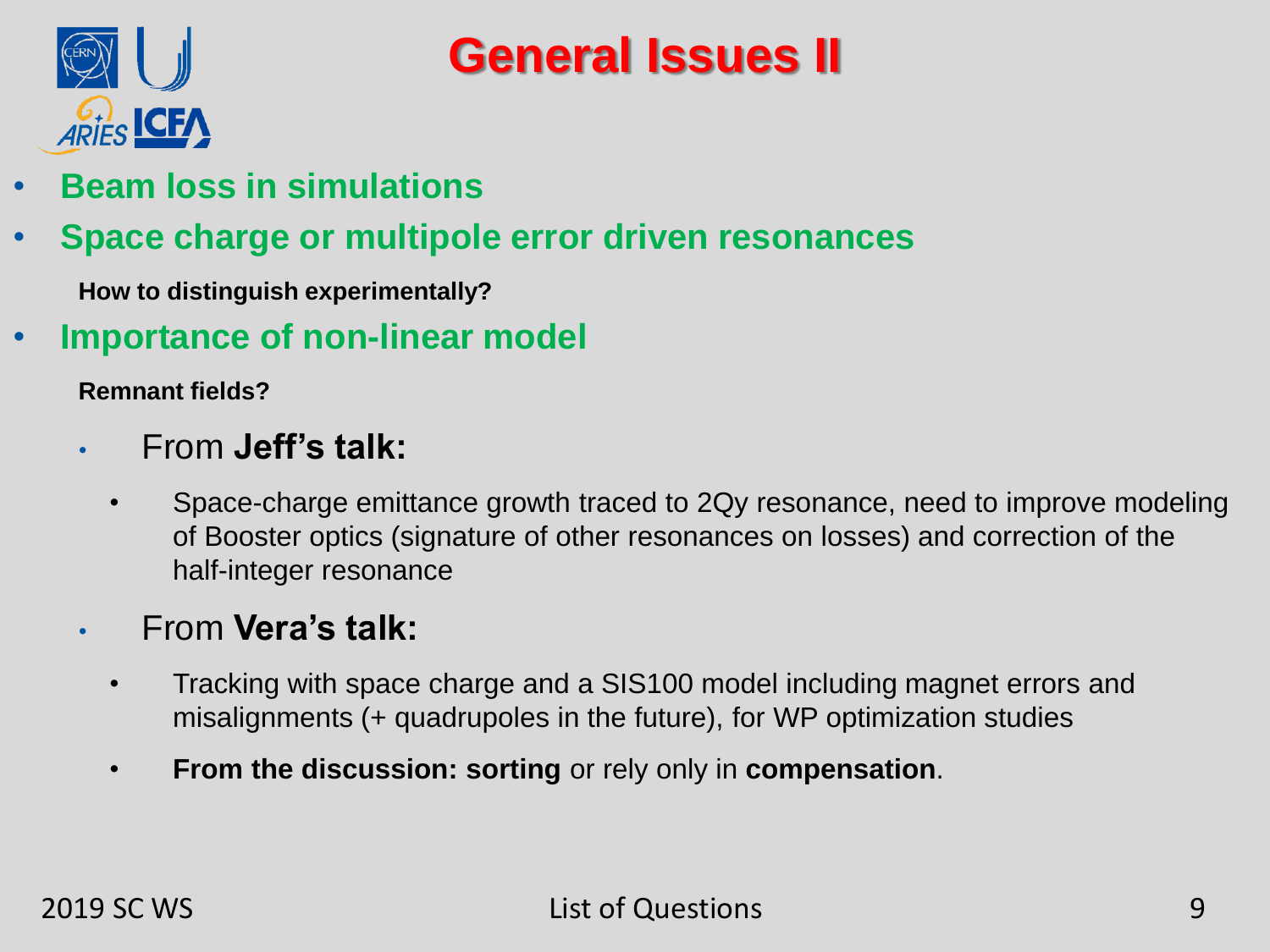

- **Emittance measurements for beams with large dispersive contribution**
	- **Experience, de-convolution**
	- From **Haroon's talk:**
		- Very fast beam blow-up as the beam is brought closer to the **integer tune** (from simulations **50 turns**, evolution not observable with WS, maybe BGI)
		- Agreement between final bunch profiles measured and simulated
	- From **Malte's talk:**
		- **Dispersion amplified due to SC** close to the integer
		- From the **discussion**: Dispersion should be a global quantity not a single-particle one, care should be taken about its definition when SC is included
	- From **Hampus' talk:**
		- Beam Gas Ionisation Profile Monitor (IPM) enables non-destructive beam profile monitoring throughout the full cycle and Turn-by-turn at injection useful for commissioning as matching monitor

2019 SC WS List of Questions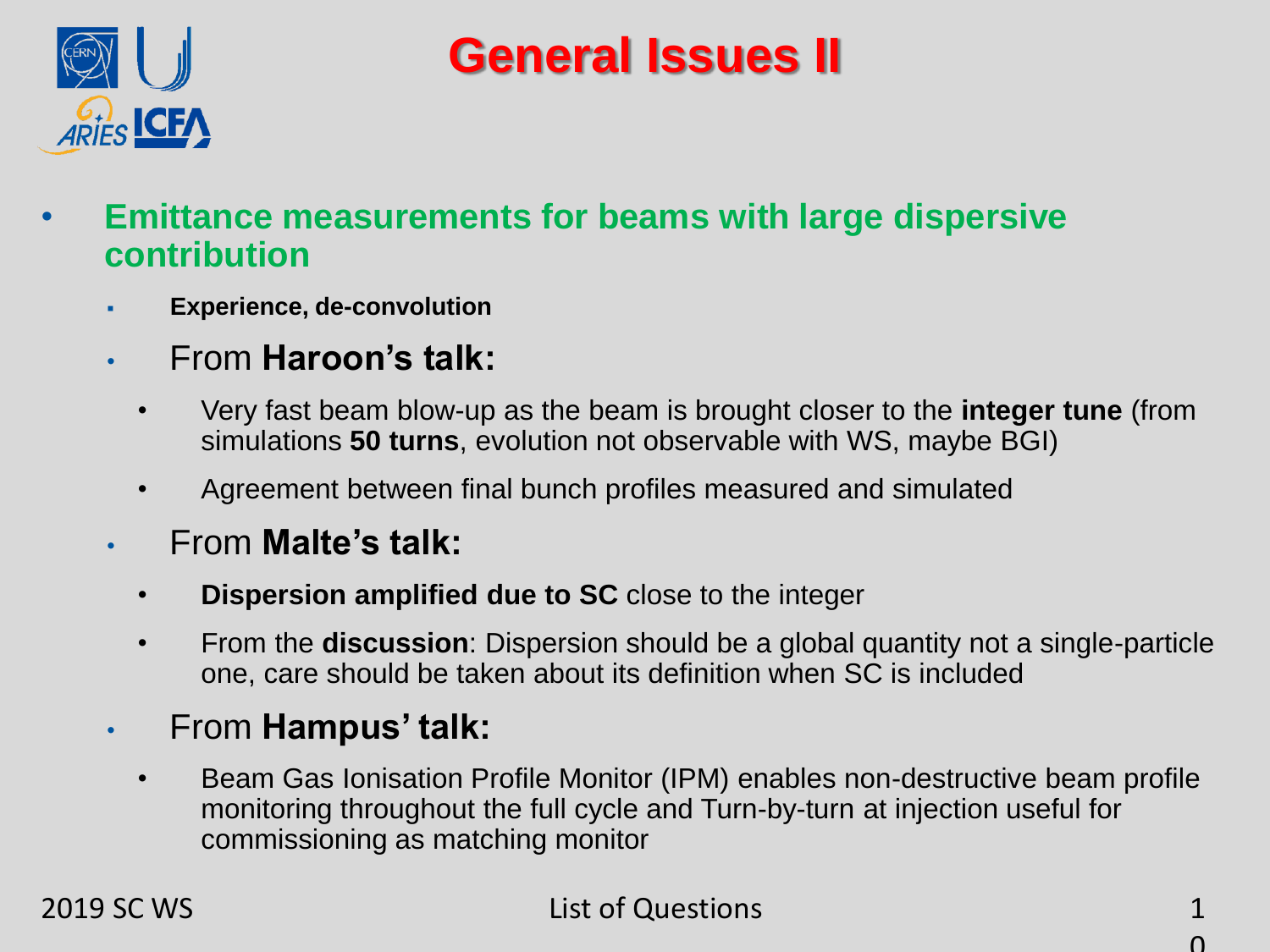

#### • **Coherent vs Incoherent**

- **regimes, limiting cases**
	- − From **Giuliano's talk:** Can distinguish coherent/incoherent regimes based on **"Debye length" analogy** for beams with SC
	- − From **Dong-O's talk**: (Mode) Instabilities are instabilities of eigenmodes of Vlasov-Poisson model would better be called **mode parametric resonances** to distinguish them from **single particle parametric resonances**
	- − From **Shinji's talk**: Is it 8Qv=50 or 4Qv=25? Check at PS experimentally, synchrotron frequency dependence.
	- − **From Elias' talk:** Many mechanisms influencing the TMCI are relatively well understood but still some work needed to understand better the effect of **space charge**, in particular in the **"long-bunch" regime**

1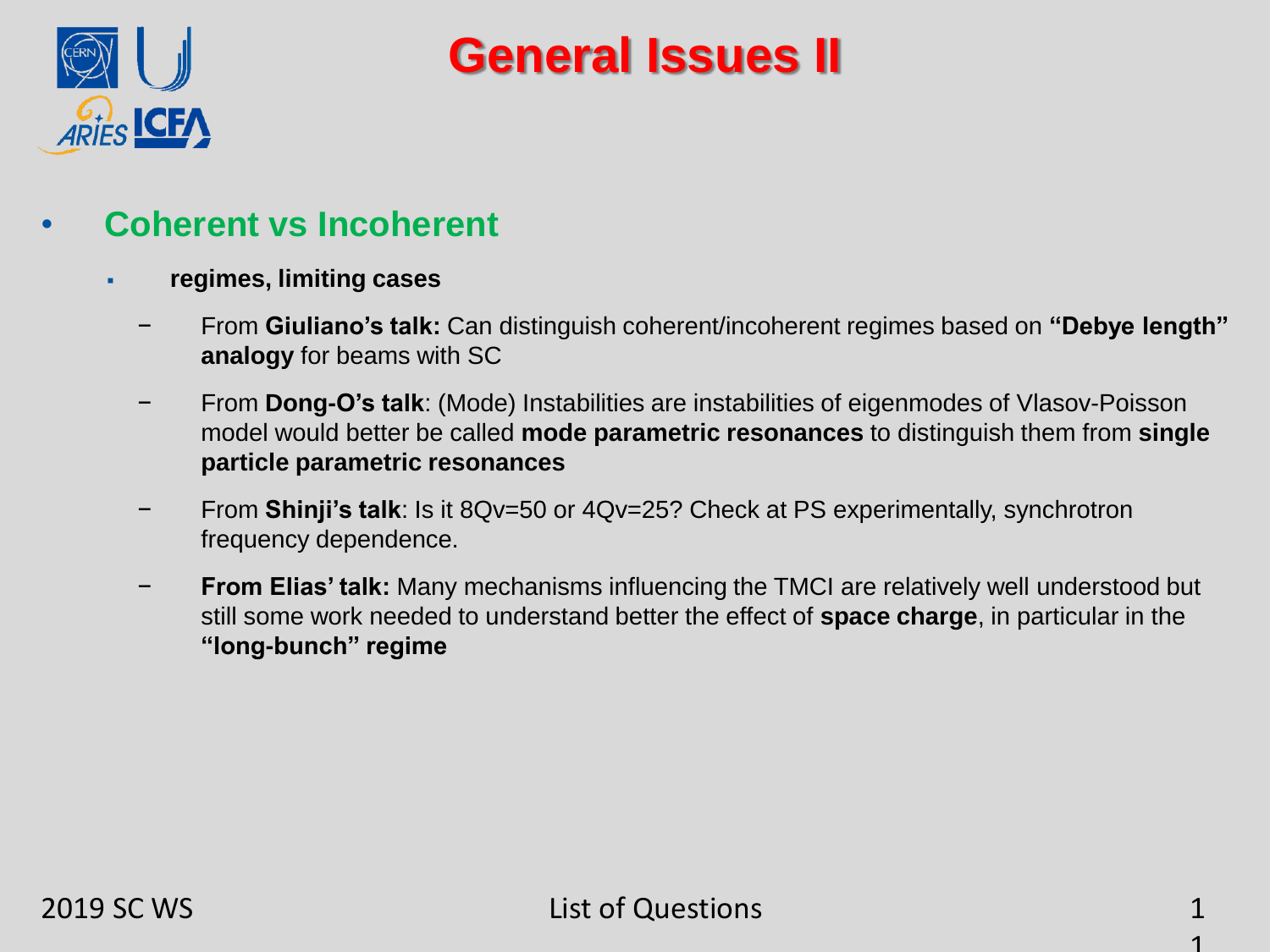

# **SC issues at other accelerators than at CERN**

#### • **Modeling and experimental experience with intrinsic power converter ripple, synchrotron motion and real noise**

#### **In other accelerators that at CERN?**

− From **Hannes' talk: Different regimes:** Slow synchrotron tune + fast modulation: Trapping can occur on resonance sidebands (at multiples of Qm), resonance sidebands can enhance emittance growth and increase halo size, Fast synchrotron tune + slow modulation:Trapping can occur on resonance sidebands (at multiples of 2 Qs), particle excursions determined by amplitude of external tune modulation, **Fast synchrotron tune + moderate modulation in the SPS:** Scattering can occur on resonance side bands (at multiples of 2 *Qs*), chaotic motion dominates and particles diffuse between sidebands if the external modulation depth is large enough, tail population and emittance growth can be